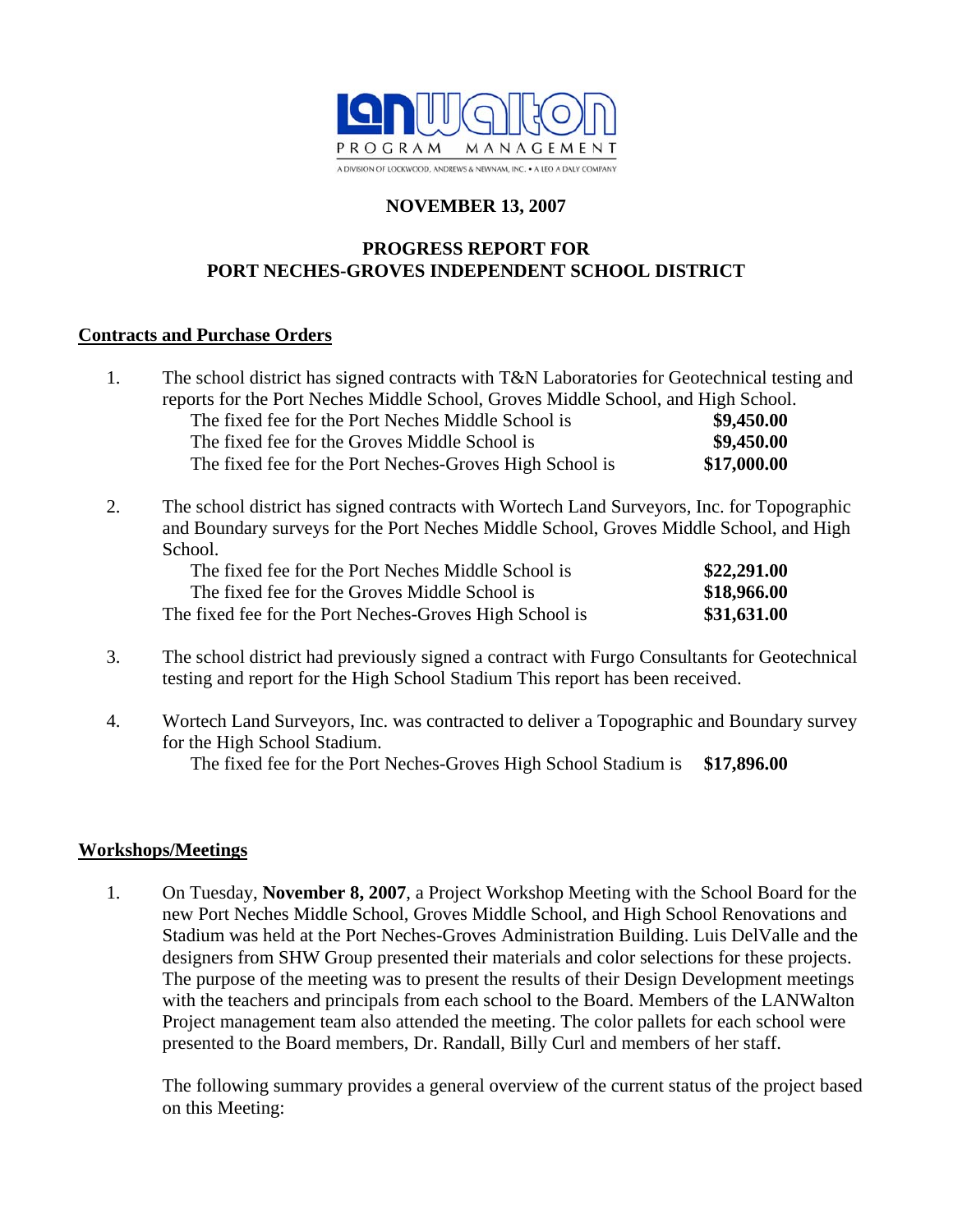Progress Report / Port Neches-Groves Independent School District November 13, 2007

- Page 2 of 3
- The color pallets for each school were presented to the Board members, Most of the colors and materials were accepted without comment.
- There was some discussion on the use of stained concrete in the Middle Schools classrooms. Luis and his designers were asked if the concrete becomes wet will the students and teachers slip. SHW assured the attendees that the concrete surface does not have a slick finish. The finish is rough and the stained concrete flooring is only installed in the classrooms so the chances of tracking water into these areas are negligible.
- Several of the Board members are concerned with the proposed skylights in the High School entrance. Luis stated they will eliminate the use of sky lights in the High School entrance and explore alternative method of lighting this space.
- Board members also expressed concern with the use of Kalwall in the hall way. Unless this product, or other fenestration, is installed vertically, the perception is the Kalwall system could leak. Luis said they will reexamine the use of this product in the orientation they are indicating.
- JP Grom of LANWalton expressed concern with the use of vinyl accent trim that SHW proposed around the High School windows. JP felt this material would not have sufficient long term life in this application. Luis said they will reexamine the use of this material.
- Renovation of the baseball field, softball field, resurfacing of the existing tennis courts and adding two additional tennis courts are being planned. The renovation of the concession stand and restrooms to a central location are also being planned.

## **Project Status**

- 1. The Construction Documents for the High School Stadium are at 100 percent and the request for proposals is ready for issue pending the district's attorney approving the contract language.
- 2. The school district has signed contracts with T&N Laboratories for Geotechnical testing and reports for the Port Neches Middle School, Groves Middle School, and High School. To date Reports have been received on the Port Neches Middle School and Groves Middle School. The Port Neches-Groves High School testing is completed but the report has not been received yet.
- 3. The school district has signed contracts with Wortech Land Surveyors, Inc. for Topographic and Boundary surveys for the Port Neches Middle School, Groves Middle School, and High School. To date reports have been received on the Port Neches Middle School and Groves Middle School. The Port Neches-Groves High School is completed but the report has not been received yet.
- 4. The school district had previously signed a contract with Furgo Consultants for Geotechnical testing and report for the High School Stadium This report has been received.
- 5. Wortech Land Surveyors, Inc. was contracted to deliver a Topographic and Boundary survey for the High School Stadium. The drawings for this survey have been delivered. To date Wortech has invoiced for 37 percent of their contract.
- 6. LANWalton will be soliciting proposals for Construction Manager at Risk for the Port Neches Middle School, Groves Middle School, and High School. After receipt of these proposals the School District, SHW Group, and LANWalton will evaluate and rank the proposals. A recommendation will be made to the Board to start negotiations with the preferred lowest